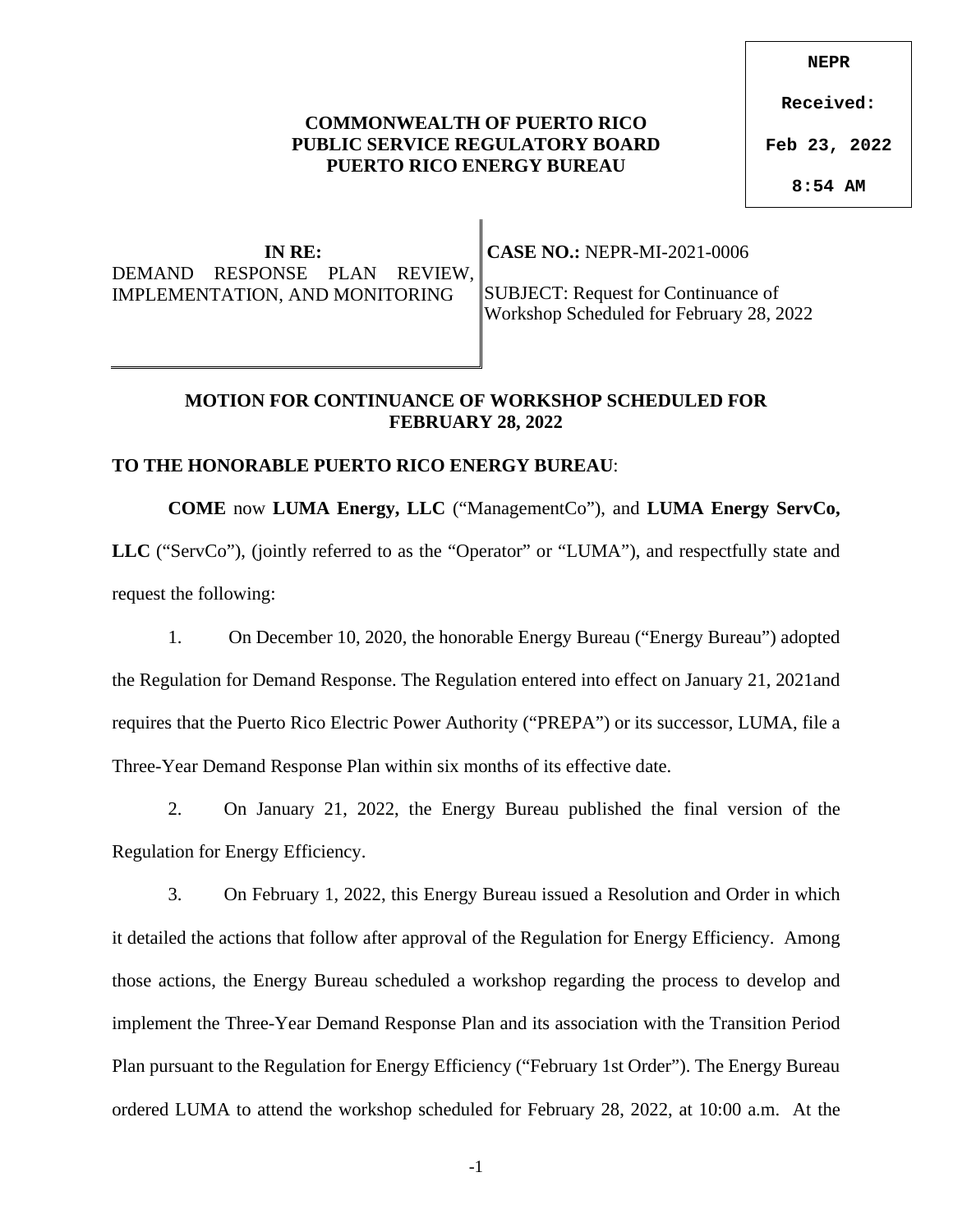workshop, LUMA personnel should be prepared to present its current plans for the development and launch of quick-start Energy Efficiency and Demand Response programs and the other activities it is planning to undertake during the Transition Period to facilitate the ramp-up of the programs and development of its workforce.

4. LUMA has designated its representatives to attend the workshop to present the plans and activities requested by this Energy Bureau. They have a vast knowledge of the topics mentioned above and are the ideal persons to testify to comply with the Energy Bureau's February 1st Order. However, due to commitments that cannot be postponed at this time, LUMA representatives will not be able to fully prepare in advance for the workshop on Monday, February 28, 2022. One of the LUMA representatives is currently on leave and thus cannot prepare for the workshop.

5. In view of the foregoing, LUMA respectfully requests that this Energy Bureau continue the workshop scheduled for February 28, 2022.

6. LUMA hereby informs that its representatives are available to attend the Workshop during the week of March 7-11, 2022.

**WHEREFORE,** LUMA respectfully requests that the Energy Bureau **take notice** of the aforementioned, **order** the continuance of the workshop scheduled for February 28, 2022, and **schedule** the workshop for the week of March 7-11, 2022, within the Energy Bureau's discretion.

## **RESPECTFULLY SUBMITTED.**

In San Juan, Puerto Rico, this 23rd day of February 2022.

We hereby certify that we filed this Motion using the electronic filing system of this Energy Bureau and that we will send an electronic copy of this **Motion to the attorneys for PREPA**,

-2